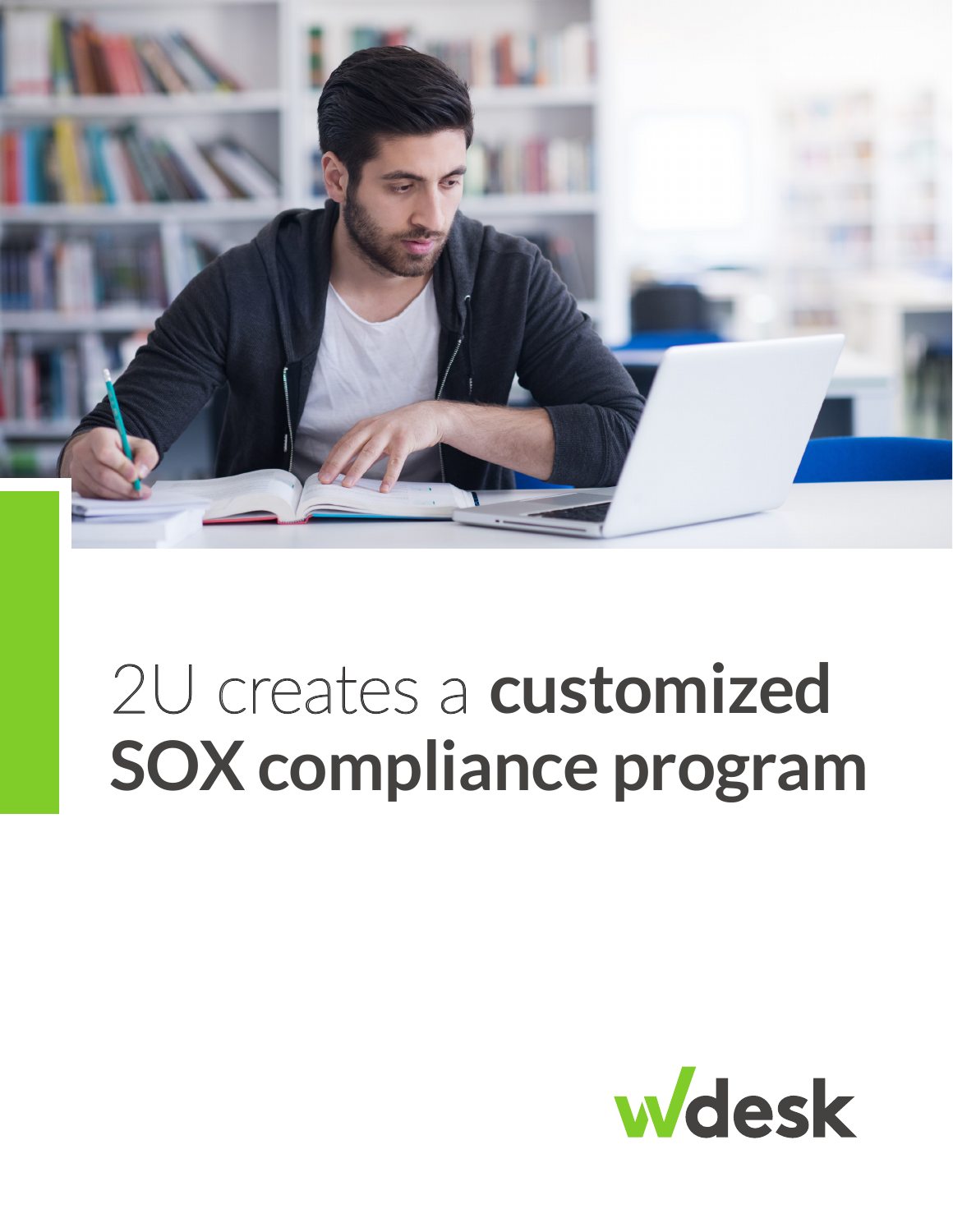## Market to students around the world, they turn to 2U, Inc. The Landover, Md.<br>
company works with educational institutions to deliver the world's best to students around the world, they turn to 2U, Inc. The Landover, Md. company works with educational institutions to deliver the world's best online degree programs to students everywhere via the 2U platform.

2U gets an A+ for its work in the online education arena, but when the young, entrepreneurial company went public, it had some learning to do regarding SOX compliance.

"We became an accelerated filer quickly," explains Rex Roberts, Senior Director of Business Process Controls at 2U. "A lot of processes that were informal had to become formal fast. It was a big culture change." Roberts was responsible for starting and then managing 2U's SOX compliance program.

Roberts and his reporting team have extensive reporting and audit experience. So they started from the ground up—talking to 2U managers, learning about their work, and evaluating how their processes can be tested and reported to external auditors and management. Then, Roberts conducted an extensive search of major reporting systems to manage the process. They were about to ink a deal when a team member brought [Wdesk for Controls Management](https://www.workiva.com/solutions/sox-compliance) to their attention.

Roberts and his team arranged a quick Wdesk demo and immediately changed course. "Workiva had a product that allows us to do it our way. Wdesk fit with our company's overall strategy," says Roberts. "Plus, it was all in one place, and it was secure." He adds that Wdesk was also considerably less expensive than the contract the company was about to sign. "Wdesk gave us an affordable solution," he says. 2U contracted with Workiva, and class was in session.

"The first year of SOX reporting is hellacious no matter who you are," says Roberts. In 2U's case, the situation was more challenging because the young company was brand new to the formal SOX process. "That's where Wdesk really came in. We worked with the Workiva implementation team—two of the most patient people on Earth—and they took our ideas from a white board and showed us how to accomplish and implement them."

The Workiva team supported 2U's SOX team members as they designed and implemented their first steps, built standard SOX documents—including the risk control matrix and narratives and linked everything to a source document. They also built dashboards and heat maps that made it easy to show management their progress.

to the process I want, and I can get results out of it no matter what I want to see." He says that flexibility helps his team work efficiently and make the right, data-driven decisions.

2U is using Wdesk for [evidence](https://www.workiva.com/blog/complex-evidence-collection-practices-increase-risk)  [collection](https://www.workiva.com/blog/complex-evidence-collection-practices-increase-risk) to get the right information in the right place and connect it to the controls and the right people. And they are using Wdesk Certification to communicate with process owners about testing.

"That's the most impressive part of what we've done with Wdesk," says Roberts. "If I had to rely on a Word® and Excel® environment stored in a Dropbox<sup>™</sup> file to turn information into something presentable to a CFO or audit committee, I'd be spending more time doing yeoman's work than actually making sure we were able to get through testing."

## *"With Wdesk I've got a solution that I can make my own."*

#### — REX ROBERTS *Senior Director of Business Process Controls, 2U, Inc.*

The solution's flexibility made it all possible. "With Wdesk, I've got a solution that I can make my own," explains Roberts. "I can do it according When Roberts and his team completed their first round of testing in Wdesk, their results mirrored those of 2U's external auditors, with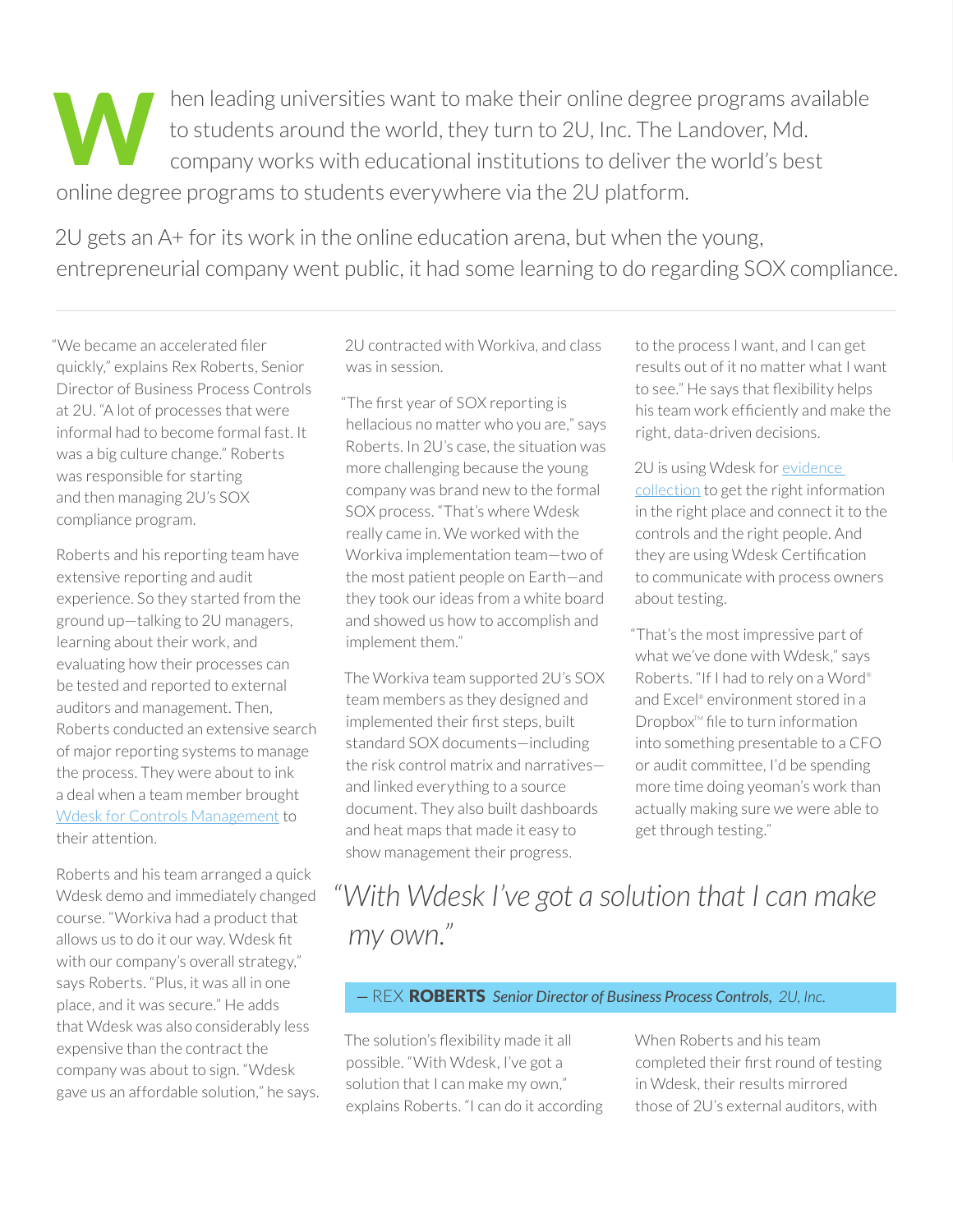

### *Company:*

2U, Inc.

*Location:* Landover, Maryland

#### *Business profile:*

**2U** 

2U is an educational technology company that partners with universities to bring degree programs and courses online.

#### *Situation:*

When the entrepreneurial company went public, it had to start from scratch with SOX processes and reporting.

#### *Solution:*

Use Wdesk for Controls Management and the Workiva team's expertise to build a customized SOX program, train employees, and get it all up and running.

#### *Results:*

- Flexible, new SOX compliance processes customized to meet company needs
- Hands-on implementation and support from Workiva
- Improved communications around certifications with process owner
- Savings on time and the bottom line

# *"The best thing about Workiva is that I've got someone I can get on the phone anytime."*

#### — REX ROBERTS *Senior Director of Business Process Controls, 2U, Inc.*

only minor differences. "We would not have been able to come up with those results unless we had the right software to keep it organized and make the workflow operate the way we wanted," he says.

Three features of Wdesk that Roberts finds most useful are the linking capability, the ability to tailor Wdesk to his specifications, and the dashboards. "I want to know if everything is on track. We have dashboards for everything," he explains. "That allows me to make sure we're staying on track with the timelines and deadlines we've set for ourselves." He expects to see real time-savings in the second year of using Wdesk for Controls

Management, once the entire process is in place and everyone is accustomed to using it.

The same flexibility that allowed 2U to build a customized SOX compliance process in Wdesk also makes it easy for Roberts to revise it as 2U grows. "I know what I've got here. I know how it works, and I can go in and tweak it," he says.

When the 2U team has questions, it gets an immediate response from its Workiva Customer Success Manager (CSM). "The best thing about

Workiva is that I've got someone I can get on the phone anytime. Our CSM is right there to make sure we're going down the right path," he says. "All of that translates into cost savings, both tangible and intangible."

To expand his knowledge of Wdesk, Roberts attended The Exchange Community—the annual user conference hosted by Workiva—where he met the Workiva leadership team. "I met almost the entire C-suite, and I actually had substantive conversations with them, where they listened to me. I don't get that anywhere else."

*"Wdesk gave us an affordable solution."*